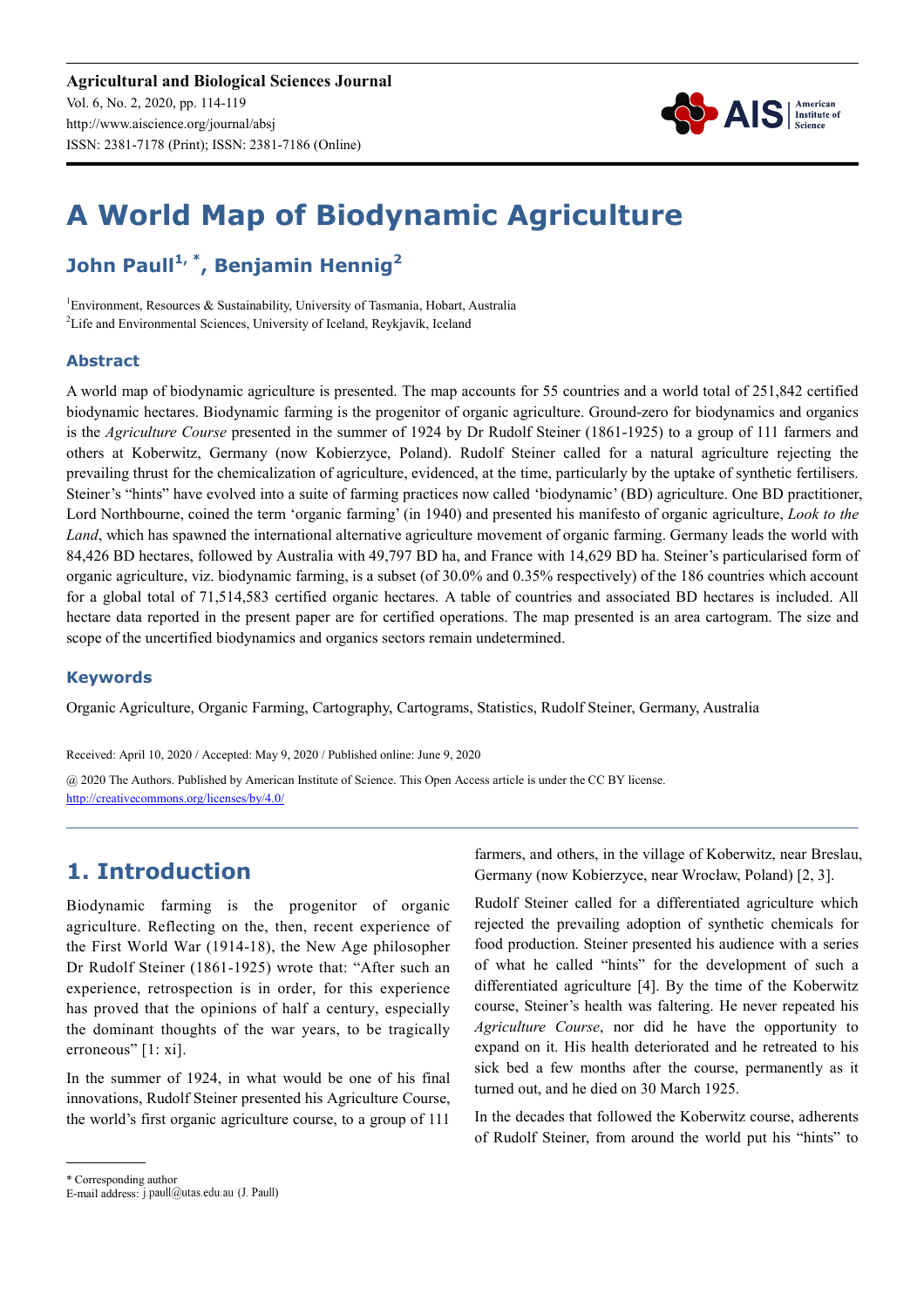the test, as he had urged [5-8]. Dr Ehrenfried Pfeiffer, based at the Goetheanum in Dornach, Switzerland, oversaw this global enterprise of testing and development, and he published *Biodynamic Farming and Gardening* in 1938 [9, 10].

An Oxford University trained agriculturalist, Lord Northbourne (Walter James) (1896-1982), travelled to Switzerland to visit Ehrenfried Pfeiffer and invited him to present a biodynamics course in England. That course, the Betteshanger Summer School on Biodynamic Farming, in July 1939, was an opportunity for Pfeiffer and his colleagues to present biodynamics to an English audience. Shortly after Betteshanger, the outbreak of WW2 brought such collaborations to a close for the near future, and dampened the English appetite for Germanic ideas.

The following year, in May 1940, Lord Northbourne published his own book, *Look to the Land*, where he introduced the term "organic farming" [11]. Rudolf Steiner had characterised 'the farm as an organism' in 1924 and Northbourne's 'organic farming' of 1940 was an appropriate coinage [12, 13]. Northbourne's book is an enduring manifesto of organic agriculture, and his terminology has prevailed. The practice of organic agriculture is now reported from 186 countries and accounts for 71,514,583 hectares [14].

Biodynamic agriculture is a subset of organic agriculture. It is differentiated by subscribing to various of the practices, including the application of BD preparations, suggested by Rudolf Steiner in 1924, and developed by adherents including Ehrenfried Pfeiffer [9] and Lili Kolisko [15].

In the present paper, the authors present the first world map of biodynamic agriculture. It is a companion to the prior publications of world maps of organic agriculture [16].

## **2. Methods**

Demeter International have provided most of the data used in this study. Demeter International is the world's leading biodynamics certifier, however, for historical reasons its collations of global biodynamics statistics lack Australian data, and are therefore incomplete. The Demeter name and logo date back in Europe to 1928 for biodynamics enterprise [17]. However, in Australia, the Demeter name and logo were appropriated by Alex Podolinski (1925-2019) when he registered and trademarked them in 1968 without acknowledgement or permission of the originating European entity. This was despite the practice of biodynamics dating from 1928 in Australia by Ernesto Genoni (1885-1975), and the Demeter name being used for decades in Australia, since 1934, by Ernesto Genoni and Ileen Macpherson (1898-1984) [5, 18, 19].

At present, three organic certifiers in Australia certify to a biodynamic standard: Australian Demeter Bio-Dynamic, Australian Certified Organic (ACO), and the National Association of Sustainable Agriculture Australia (NASAA). For the present study, unpublished biodynamics data has been kindly supplied by these three Australian certifiers and aggregated by the authors.

The biodynamics cartogram of the present paper (Figure 1) is created by beginning with a Peters projection of the world (the reference map, Figure 3). In such a map, equal areas of the map represent equal territorial areas of the world (i.e. countries on the map are represented true to their actual size relative to other countries [20], as distinct from, for example, a Mercator projection where territories are progressively more distorted as the poles are approached. The Peters projection map is a density equalising map, where the density of the parameter mapped (territorial area) is equal across the whole map. Conceptually, the territories are then deflated of their territorial area, leaving the territorial 'bladders' empty, and then re-inflated with the new parameter under examination, in this case, biodynamic hectares. The original total area evacuated is conserved (i.e. replaced) in the new biodynamics map.

In the event that the new parameter (biodynamics) is globally distributed proportionate to the territorial area, then the map of the new parameter will be unchanged (from the reference map). Where the new parameter is more dense in a territory (than the global density of the new parameter) then that territory will appear fatter in the new map. Where the new parameter is less dense in a territory (than the global density of the new parameter) then that territory will appear slimmer in the new map. The present authors have previously produced such maps using the worldmapper algorithm  $\leq$ worldmapper.org $>$  [16, 21, 22].

The data mapped appear in Table 1.

## **3. Results**

The novel outcome of this research is the map of global biodynamic hectares, presented as Figure 1. This is a density equalising cartogram, also known as an area cartogram. The data driving this map are presented in Table 1. Biodynamic hectares in 55 countries are accounted for with a global total of 251,842 certified biodynamic (BD) hectares.

Europe dominates the world map of biodynamics. Germany leads the world with 84,426 BD hectares (34% of the world total), followed by Australia with 49,797 BD ha (20%), and France with 14,629 BD ha (6%).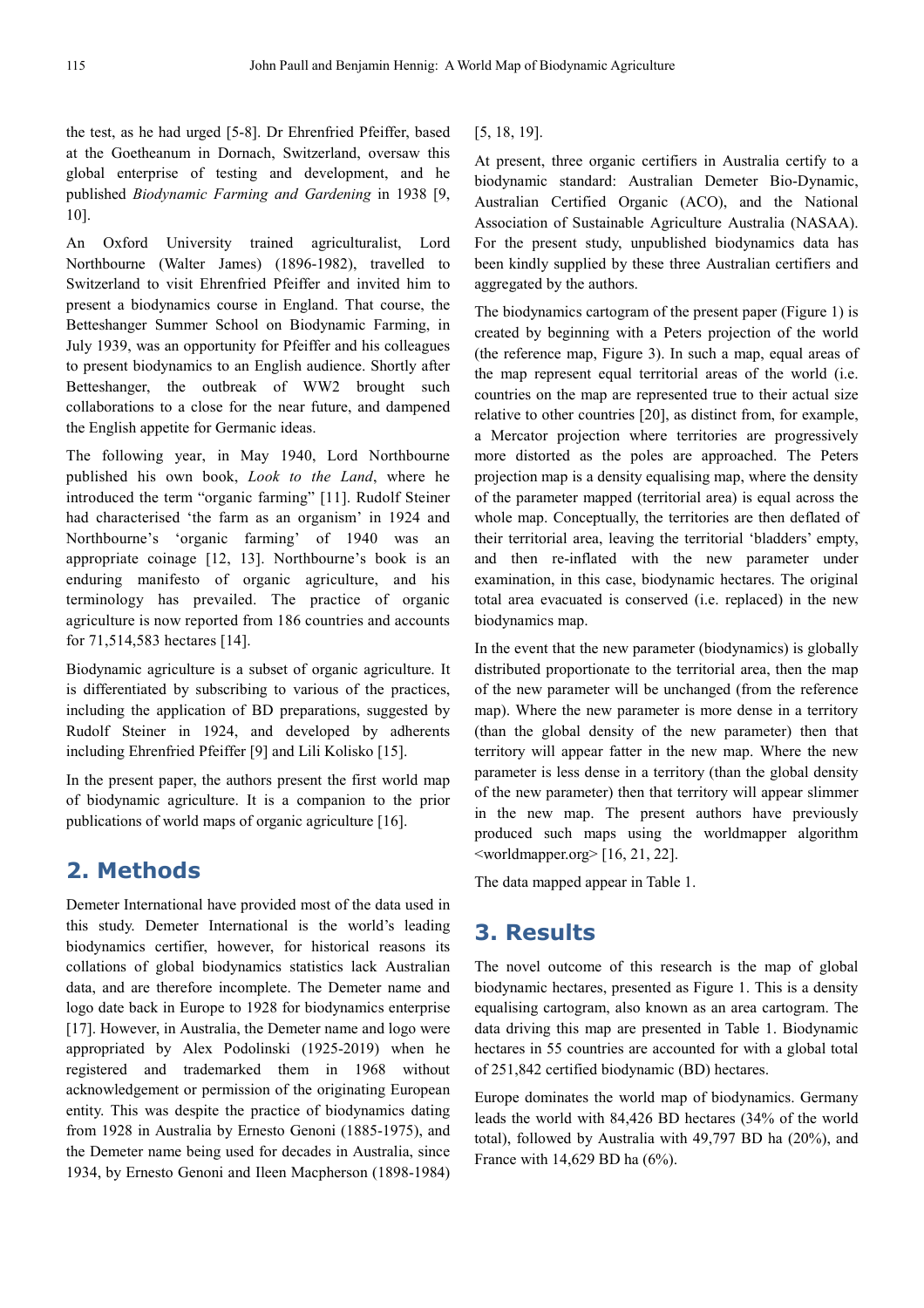

**Figure 1.** World Map of Biodynamic Agriculture.

Biodynamic farming, Rudolf Steiner's particularised form of organic agriculture, is reported in a subset of 55 countries (30.0%) of the 186 countries that report organic agriculture, and in a subset of 251,842 certified biodynamic hectares (0.35%) of the global total of 71,514,583 certified organic hectares. By way of comparison, a World Map of Organic Agriculture is presented, as Figure 2, which has Australia dominating the world map and Europe as a strong but less dominant presence [23]. A reference map for the cartograms

is presented as Figure 3 which shows countries in a more familiar guise.

At the Koberwitz course of 1924, there were attendees from six European countries, viz. Germany (n=61), Poland (n=30), Austria (n=9), Switzerland (n=7), France (n=2), and Sweden (n=2) [3]. All of the original 6 countries are still represented (Table 1). The count of participating countries has grown by a further 49 countries in the intervening near-century (Table 1).

|  |  |  |  |  | Table 1. World data for Biodynamic Agriculture. |
|--|--|--|--|--|-------------------------------------------------|
|--|--|--|--|--|-------------------------------------------------|

| <b>Countries listed alphabetically</b> |                    | <b>Countries ranked by BD hectares</b> |                    |  |
|----------------------------------------|--------------------|----------------------------------------|--------------------|--|
| <b>COUNTRY</b>                         | <b>BD HECTARES</b> | <b>COUNTRY</b>                         | <b>BD HECTARES</b> |  |
| Argentina                              | 1,187              | Germany                                | 84,426             |  |
| Australia                              | 49,797             | Australia                              | 49,797             |  |
| Austria                                | 7,164              | France                                 | 14,629             |  |
| Belgium                                | 143                | Italy                                  | 10,781             |  |
| <b>Brazil</b>                          | 3,388              | India                                  | 9,303              |  |
| Chile                                  | 1,474              | <b>United States</b>                   | 9,001              |  |
| China                                  | 108                | Netherlands                            | 8,681              |  |
| Colombia                               | 106                | Spain                                  | 7,743              |  |
| Costa Rica                             | 11                 | Austria                                | 7,164              |  |
| Croatia                                | 68                 | Hungary                                | 6,371              |  |
| Czech Republic                         | 3,537              | Switzerland                            | 5,070              |  |
| Denmark                                | 2,998              | Poland                                 | 4,261              |  |
| Dominican Republic                     | 1,410              | United Kingdom                         | 3,886              |  |
| Ecuador                                | 512                | Czech Republic                         | 3,537              |  |
| Egypt                                  | 2,610              | <b>Brazil</b>                          | 3,388              |  |
| Ethiopia                               | 32                 | Denmark                                | 2,998              |  |
| Finland                                | 384                | Egypt                                  | 2,610              |  |
| France                                 | 14,629             | Sri Lanka                              | 1,479              |  |
| Germany                                | 84,426             | Chile                                  | 1,474              |  |
| Greece                                 | 381                | Dominican Republic                     | 1,410              |  |
| Guinea-Bissau                          | 694                | Lithuania                              | 1,389              |  |
| Honduras                               | 72                 | Argentina                              | 1,187              |  |
| Hungary                                | 6,371              | Turkey                                 | 1,148              |  |
| India                                  | 9,303              | Paraguay                               | 996                |  |
| Iran                                   | 72                 | New Zealand                            | 928                |  |
| Ireland                                | 93                 | Sweden                                 | 873                |  |
| Israel                                 | 106                | Tunisia                                | 699                |  |
| Italy                                  | 10,781             | Guinea-Bissau                          | 694                |  |
| Liechtenstein                          | 3                  | Portugal                               | 574                |  |
| Lithuania                              | 1,389              | Norway                                 | 548                |  |
| Luxembourg                             | 536                | Luxembourg                             | 536                |  |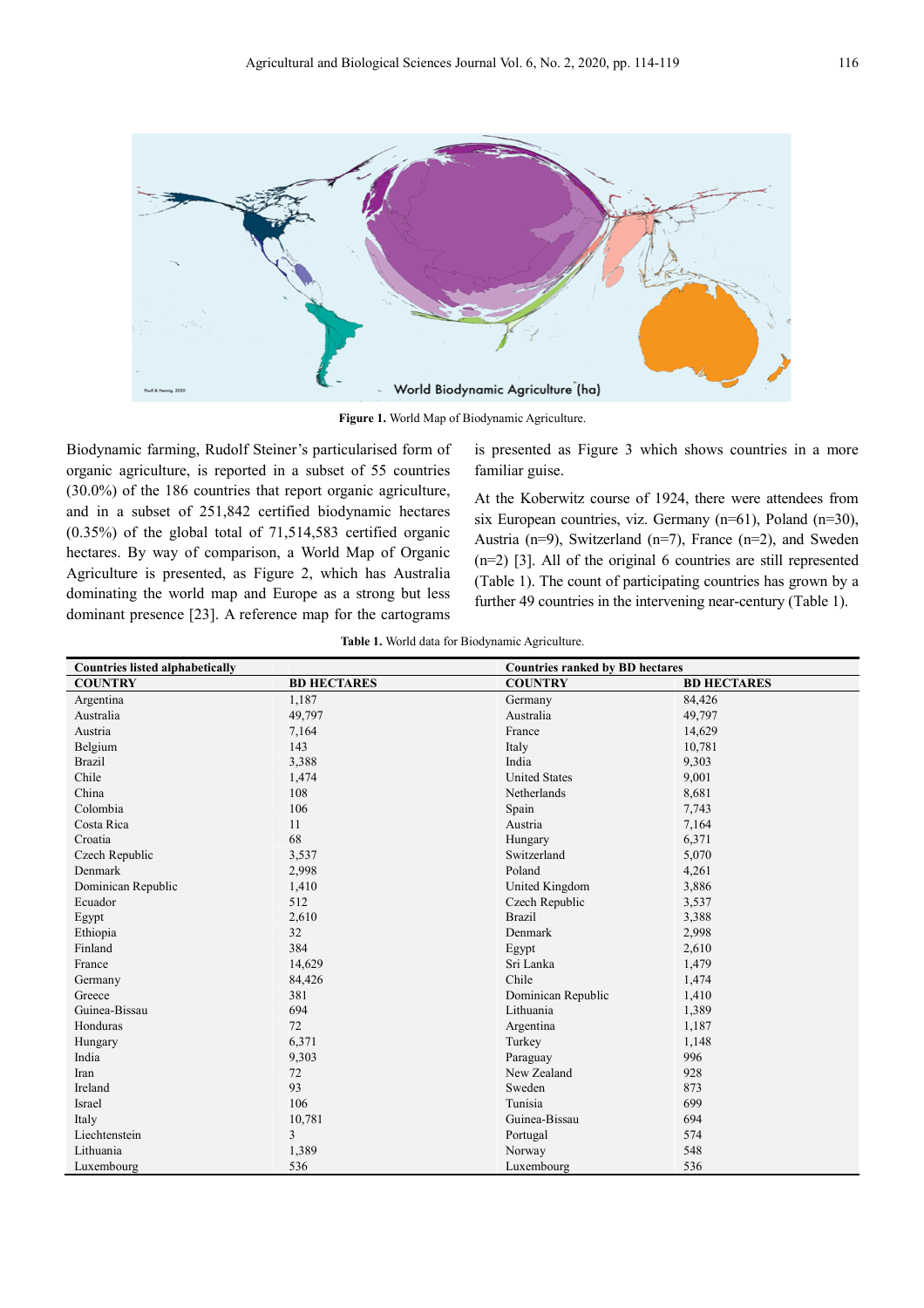| <b>Countries listed alphabetically</b> |                    | <b>Countries ranked by BD hectares</b> |                    |
|----------------------------------------|--------------------|----------------------------------------|--------------------|
| <b>COUNTRY</b>                         | <b>BD HECTARES</b> | <b>COUNTRY</b>                         | <b>BD HECTARES</b> |
| Mexico                                 | 304                | Uganda                                 | 527                |
| Morocco                                | 27                 | Ecuador                                | 512                |
| Nepal                                  | 118                | Finland                                | 384                |
| Netherlands                            | 8,681              | Greece                                 | 381                |
| New Zealand                            | 928                | Peru                                   | 307                |
| Norway                                 | 548                | Mexico                                 | 304                |
| Paraguay                               | 996                | South Africa                           | 245                |
| Peru                                   | 307                | Slovenia                               | 238                |
| Poland                                 | 4,261              | Romania                                | 200                |
| Portugal                               | 574                | Slovakia                               | 169                |
| Romania                                | 200                | Belgium                                | 143                |
| Serbia                                 | 35                 | Nepal                                  | 118                |
| Slovakia                               | 169                | China                                  | 108                |
| Slovenia                               | 238                | Colombia                               | 106                |
| South Africa                           | 245                | Israel                                 | 106                |
| Spain                                  | 7,743              | Ireland                                | 93                 |
| Sri Lanka                              | 1,479              | Honduras                               | 72                 |
| Sweden                                 | 873                | Iran                                   | 72                 |
| Switzerland                            | 5,070              | Croatia                                | 68                 |
| Tunisia                                | 699                | Serbia                                 | 35                 |
| Turkey                                 | 1,148              | Ethiopia                               | 32                 |
| Uganda                                 | 527                | Morocco                                | 27                 |
| United Kingdom                         | 3,886              | Costa Rica                             | 11                 |
| <b>United States</b>                   | 9,001              | Liechtenstein                          | 3                  |
| <b>TOTAL</b>                           | 251,842            | <b>TOTAL</b>                           | 251,842            |





**Figure 3.** World Reference Map (Peters projection).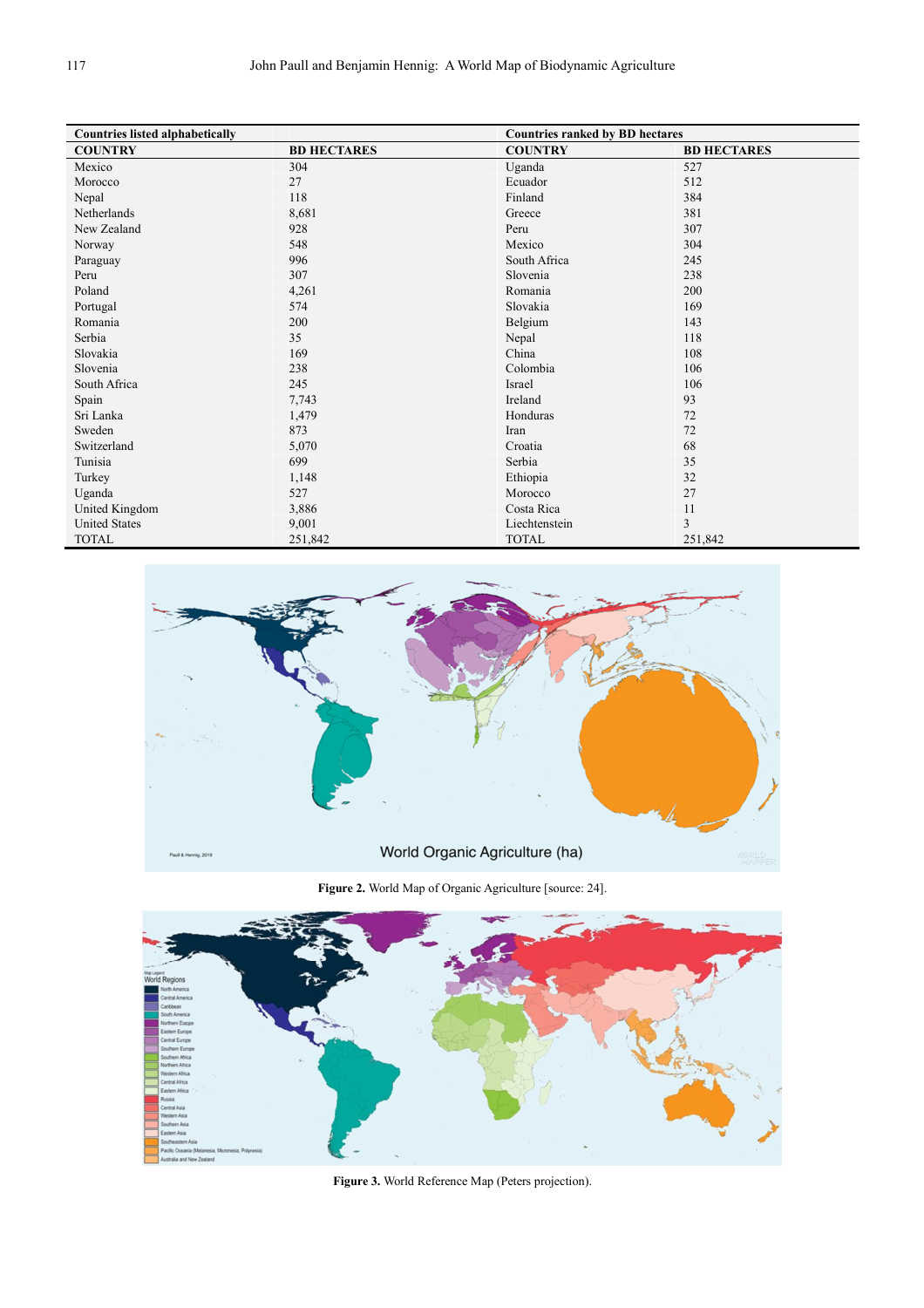#### **4. Discussion**

The biodynamics map (Figure 1) is dramatically different from the 'standard' map (Figure 3) of the world. This illustrates that although BD has diffused throughout much of the world, that diffusion has been very uneven. Europe was the foundational region for biodynamics and, nearly a century later, Europe still dominates the global uptake of biodynamics. Countries (e.g. Russia & China) and regions that appear skeletal in the map reflect the low or nil diffusion of biodynamics there. Countries (e.g. Germany & Australia) or regions that appear inflated indicate that the diffusion of biodynamics is higher there than the global average diffusion.

The reported statistics for both organic agriculture and its progenitor, biodynamic agriculture, which inform the present paper, are underestimates because the statistics capture only certified operations. So, they overlook the farms which are practicing these differentiated agricultures but are not certified. Certification is an impost, of cost and governance, on the operator. Certification is an opt-in choice of the operator, with the exception only of Sikkim, India, where the whole state is organic by government decree [26, 27].

Certification provides third-party oversight of compliance with an agreed set of objective standards to be met by operators. For the operator, certification achieves a price premium, and for the consumer certification assures compliance and quality. Reasons for non-certification include, cost, opportunity, access, literacy, privacy, and size of operation. For an operator, the choice to certify or not may be reduced to an economic decision based on the cost/benefit equation. The topics of statistics, uptake, diffusion and certification for biodynamics warrant further research.

## **5. Conclusion**

Rudolf Steiner's impulse of 1924 for natural agriculture has endured across time and space, with presently more than a quarter of a million certified biodynamic hectares, which are a part of 71.5 million certified organic hectares. Biodynamics, along with its progeny, organic agriculture, has proven to be responsive to changing circumstances and agri-technologies, with presently five exclusions: synthetic fertilisers, synthetic pesticides, irradiation, genetically modified organisms (GMOs), and nanotechnology.

Rudolf Steiner's intent was that his differentiated agriculture was for "all farmers" [25: 5]. That remains a distant goal. Nevertheless the legacy of biodynamics and organics, initiated by an Austrian philosopher, in a course of eight lectures, almost a century ago, in an obscure village of Silesia, demonstrates the power of an idea whose time had come.

#### **Acknowledgements**

The kind assistance of Demeter International, Australian Demeter Bio-Dynamic, Australian Certified Organic (ACO), and the National Association for Sustainable Agriculture Australia (NASAA) for suppling certification data is acknowledged. The Worldmapper algorithm was used for creating the cartograms. The biodynamics map of this paper will be available for free download and free use under a CC-BY-4.0 licence at <commons.wikimedia.org/>.

#### **References**

- [1] Steiner, R., The Spirit of the Waldorf School: Lectures Surrounding the Founding of the First Waldorf School, Stuttgart, 1919, and An Essay from The Social Future, 1920. 1995, Hudson, NY: Anthroposophic Press.
- [2] Steiner, R., *Agriculture Course*. 1924, (1929, first English language edition; trans George Kaufmann). Dornach, Switzerland: Goetheanum.
- [3] Paull, J., Attending the first organic agriculture course: Rudolf Steiner's Agriculture Course at Koberwitz, 1924. European Journal of Social Sciences, 2011. 21 (1): p. 64-70.
- [4] Steiner, R., To All Members: The Meetings at Breslau and Koberwitz; the Waldorf School; the longings of the Youth. Anthroposophical Movement, 1924. 1: p. 17-18.
- [5] Paull, J., Ernesto Genoni: Australia's pioneer of biodynamic agriculture. Journal of Organics, 2014. 1 (1): p. 57-81.
- [6] Paull, J., The pioneers of biodynamics in New Zealand. Harvests, 2018. 70 (3): p. 38-40.
- [7] Paull, J., The pioneers of Biodynamics in USA: The early milestones of Organic Agriculture in the United States. American Journal of Environment and Sustainable Development, 2019. 6 (2): p. 89-94.
- [8] Paull, J., The Pioneers of Biodynamics in Great Britain: From Anthroposophic Farming to Organic Agriculture (1924-1940). Journal of Environment Protection and Sustainable Development, 2019. 5 (4): p. 138-145.
- [9] Pfeiffer, E., Bio-Dynamic Farming and Gardening: Soil Fertility Renewal and Preservation. 1938, New York: Anthroposophic Press.
- [10] Paull, J., Biodynamic Agriculture: The journey from Koberwitz to the World, 1924-1938. Journal of Organic Systems, 2011. 6 (1): p. 27-41.
- [11] Northbourne, Lord, *Look to the Land*. 1940, London: Dent.
- [12] Paull, J., The farm as organism: the foundational idea of organic agriculture. Journal of Bio-Dynamics Tasmania, 2006. (80): p. 14-18.
- [13] Paull, J., Lord Northbourne, the man who invented organic farming, a biography. Journal of Organic Systems, 2014. 9 (1): p. 31-53.